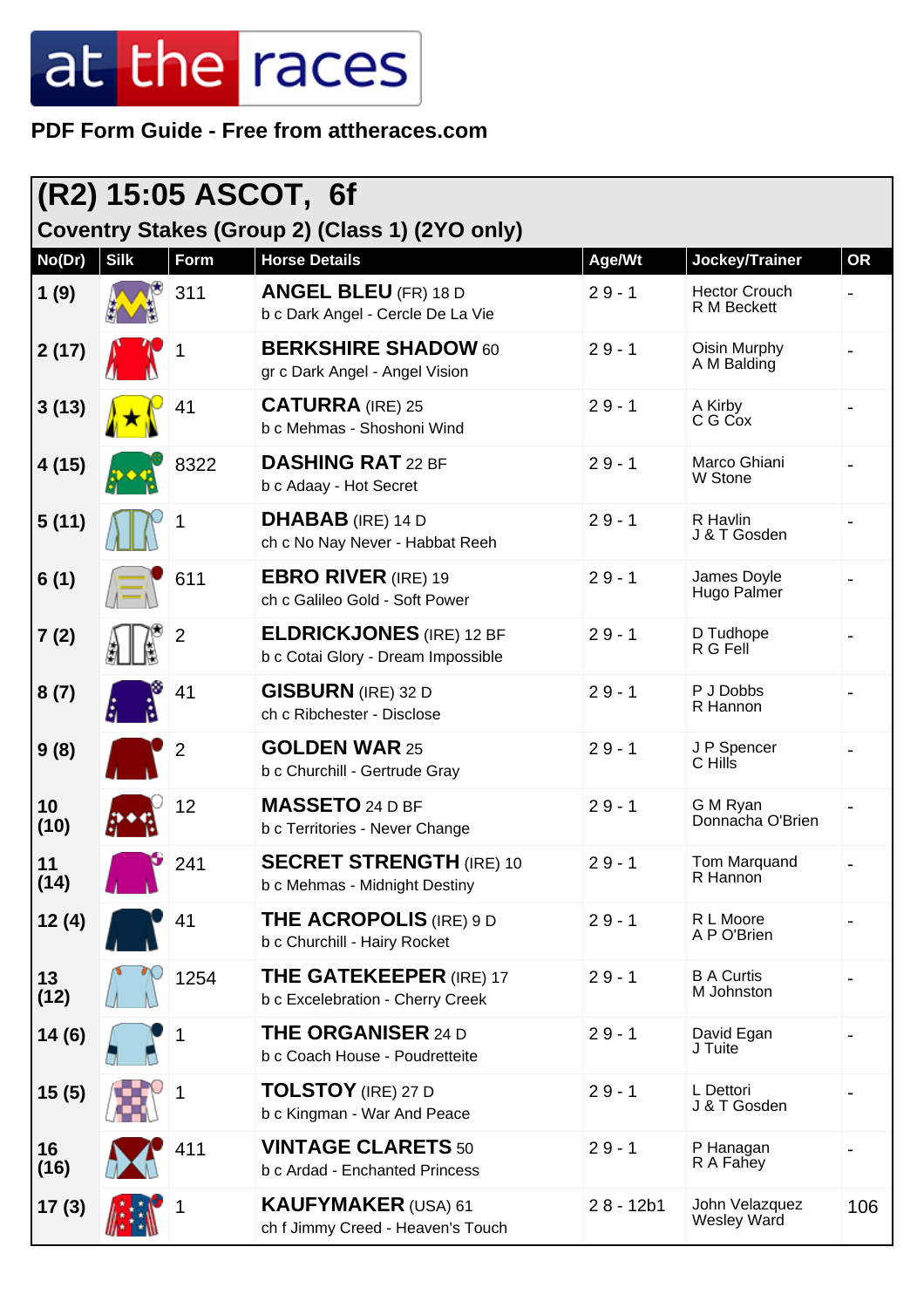**PDF Form Guide - Free from attheraces.com**

### **(R5) 15:20 THIRSK, 7f**

**Vickers.Bet Supports The Rainbow Applause Charity Handicap (Div 1) (Class 4) (3YO plus)**

| No(Dr)     | <b>Silk</b> | Form      | <b>Horse Details</b>                                             | Age/Wt       | Jockey/Trainer                    | <b>OR</b> |
|------------|-------------|-----------|------------------------------------------------------------------|--------------|-----------------------------------|-----------|
| 1(3)       |             | 20-0439   | <b>THREE SAINTS BAY</b> (IRE) 17 CD<br>b g Kodiac - Fiuise       | $610 - 4p1$  | Billy Garritty (3)<br>Liam Bailey | 82        |
| 2(8)       |             | 08909-0   | <b>SWISS KNIGHT 51 C</b><br>b g Oasis Dream - Swiss Diva         | $610 - 0$ ht | Cam Hardie<br>M W Easterby        | 78        |
| 3(5)       |             | 08-1308   | <b>PARYS MOUNTAIN (IRE) 10 D</b><br>gr g Dark Angel - Muzdaan    | $79 - 13$    | J P Sullivan<br>T D Easterby      | 77        |
| 4(9)       |             | $322 - 0$ | <b>WETHER FELL 24</b><br>b g Due Diligence - Triveni             | $49 - 12$    | D Nolan<br>Miss J A Camacho       | 76        |
| 5(1)       |             | 4105-34   | <b>HIGHER KINGDOM 10 D</b><br>b g Kingman - Noozhah              | $49 - 12t$   | S A Gray<br>D O'Meara             | 76        |
| 6(10)      |             | 711-132   | <b>MIDNITE BRIDE 7D</b><br>br f Kodiac - Silkenveil              | 49 - 11p     | <b>Kevin Stott</b><br>K A Ryan    | 75        |
| 7(4)       |             | 236-331   | FROW (IRE) 15 D<br>b g Swiss Spirit - Royal Arruhan              | $59 - 6$     | Ray Dawson (3)<br>D H Brown       | 70        |
| 8(7)       |             | 0317-21   | <b>POET'S MAGIC 13 D</b><br>b m Poet's Voice - Magic Destiny     | $59 - 6$     | D C Costello<br>J J Quinn         | 70        |
| 9(6)       |             | $5 - 32$  | <b>TADREEB</b> (IRE) 17<br>b c Oasis Dream - Wake Up Call        | $39 - 4$     | Dane O'Neill<br>M Johnston        | 78        |
| 10(2)      |             | 52226-3   | MASHAAN 19<br>b g Kodiac - Vitello                               | $39 - 0$     | Jack Mitchell<br>R A Fahey        | 74        |
| 11<br>(11) |             | 341134    | <b>KODIAC BROWN BEAR (IRE) 20 D</b><br>b g Kodiac - Olive Branch | $38 - 11$    | A Mullen<br>R A Fahey             | 71        |

at the races DOWNLOAD THE FREE APP TODAY **Example of the App Store I DOWNLOAD FOR**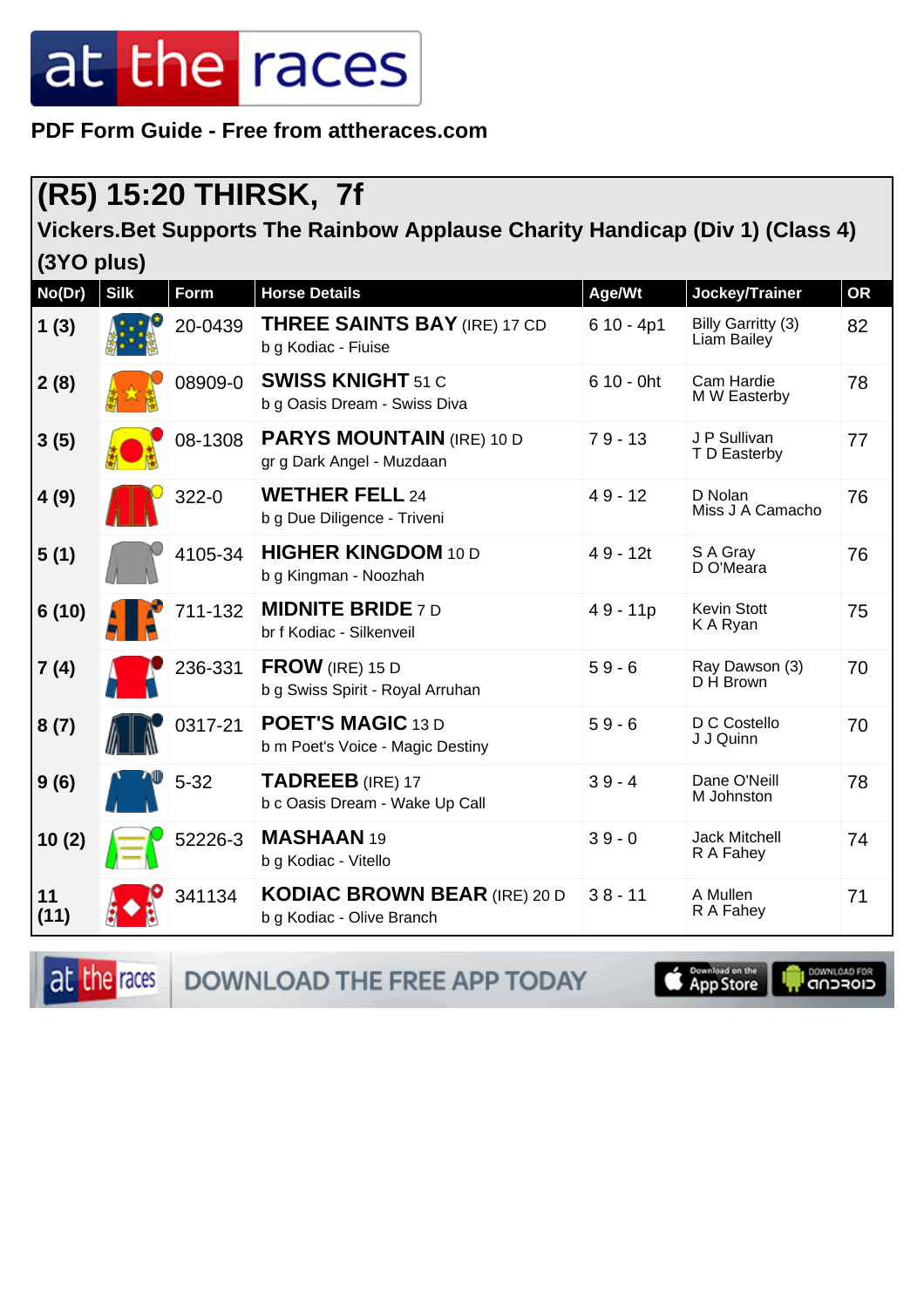#### **PDF Form Guide - Free from attheraces.com**

|            | (R3) 15:40 ASCOT, 5f |             |                                                                            |           |                                      |     |  |  |
|------------|----------------------|-------------|----------------------------------------------------------------------------|-----------|--------------------------------------|-----|--|--|
| No(Dr)     | <b>Silk</b>          | <b>Form</b> | King's Stand Stakes (Group 1) (Class 1) (3YO plus)<br><b>Horse Details</b> | Age/Wt    | Jockey/Trainer                       | OR  |  |  |
| 1(15)      |                      | 477-161     | <b>ARECIBO</b> (FR) 24 D<br>b g Invincible Spirit - Oceanique              | $69 - 5$  | J P Spencer<br>R M H Cowell          | 104 |  |  |
| 2(9)       |                      | $110/111 -$ | <b>BATTAASH</b> (IRE) 298 CD<br>b g Dark Angel - Anna Law                  | $79 - 5$  | Jim Crowley<br>C Hills               | 123 |  |  |
| 3(5)       |                      | 24-2221     | <b>EXTRAVAGANT KID (USA) 80 D</b><br>b g Kiss the Kid - Pretty Extravagant | $89 - 5b$ | L Dettori<br><b>Brendan Walsh</b>    | 114 |  |  |
| 4(12)      |                      | 1-10362     | <b>HARRY'S BAR 50 D</b><br>ch g Exceed and Excel - Firenze                 | $69 - 5$  | R P Whelan<br>A McGuinness           | 106 |  |  |
| 5(16)      |                      | 202-321     | <b>KING'S LYNN 17 D</b><br>b g Cable Bay - Kinematic                       | $49 - 5$  | Oisin Murphy<br>A M Balding          | 107 |  |  |
| 6(6)       |                      | 10/160-1    | <b>MAVEN</b> (USA) 61 D<br>ch c American Pharoah - Richies Party Girl      | 49 - 5bt  | John Velazquez<br><b>Wesley Ward</b> | 91  |  |  |
| 7(11)      |                      | 441480      | <b>ORNATE 10 D</b><br>b g Bahamian Bounty - Adorn                          | $89 - 5$  | A Kirby<br>D C Griffiths             | 97  |  |  |
| 8(14)      |                      | 115-723     | <b>OXTED 34 BF</b><br>b g Mayson - Charlotte Rosina                        | $59 - 5$  | Cieren Fallon<br>R A Teal            | 117 |  |  |
| 9(13)      |                      | 210-923     | <b>STONE OF DESTINY 10 CD</b><br>b g Acclamation - Irishstone              | $69 - 5$  | W Buick<br>A M Balding               | 103 |  |  |
| 10(2)      |                      | 16467-7     | <b>GLAMOROUS ANNA 45 D</b><br>b f Cable Bay - Go Glamorous                 | 49 - 2p   | <b>William Cox</b><br>C Mason        | 92  |  |  |
| 11(3)      |                      | 12325-5     | <b>KEEP BUSY</b> (IRE) 24 D<br>b f Night Of Thunder - Look Busy            | $49 - 2$  | R L Moore<br>J J Quinn               | 108 |  |  |
| 12<br>(10) |                      | 32473-1     | <b>LIBERTY BEACH 24 D</b><br>b f Cable Bay - Flirtinaskirt                 | $49 - 2$  | Jason Hart<br>J J Quinn              | 109 |  |  |
| 13(4)      |                      | 12/1320-    | <b>QUE AMORO (IRE) 275 D</b><br>b m Es Que Love - Onomatomania             | $59 - 2p$ | P Mulrennan<br>M Dods                | 112 |  |  |
| 14(8)      |                      | 40-2338     | <b>ACKLAM EXPRESS</b> (IRE) 33 D BF<br>b g Mehmas - York Express           | $38 - 12$ | Tom Marquand<br>N Tinkler            | 110 |  |  |
| 15(1)      |                      | 11913-8     | <b>UBETTABELIEVEIT</b> (IRE) 56 D<br>b c Kodiac - Ladylishandra            | $38 - 12$ | Rowan Scott<br>N Tinkler             | 110 |  |  |
| 16(7)      |                      | 61011-1     | <b>WINTER POWER</b> (IRE) 33 D<br>b f Bungle Inthejungle - Titian Saga     | $38 - 9t$ | S De Sousa<br>T D Easterby           | 114 |  |  |

DOWNLOAD THE FREE APP TODAY

at the races

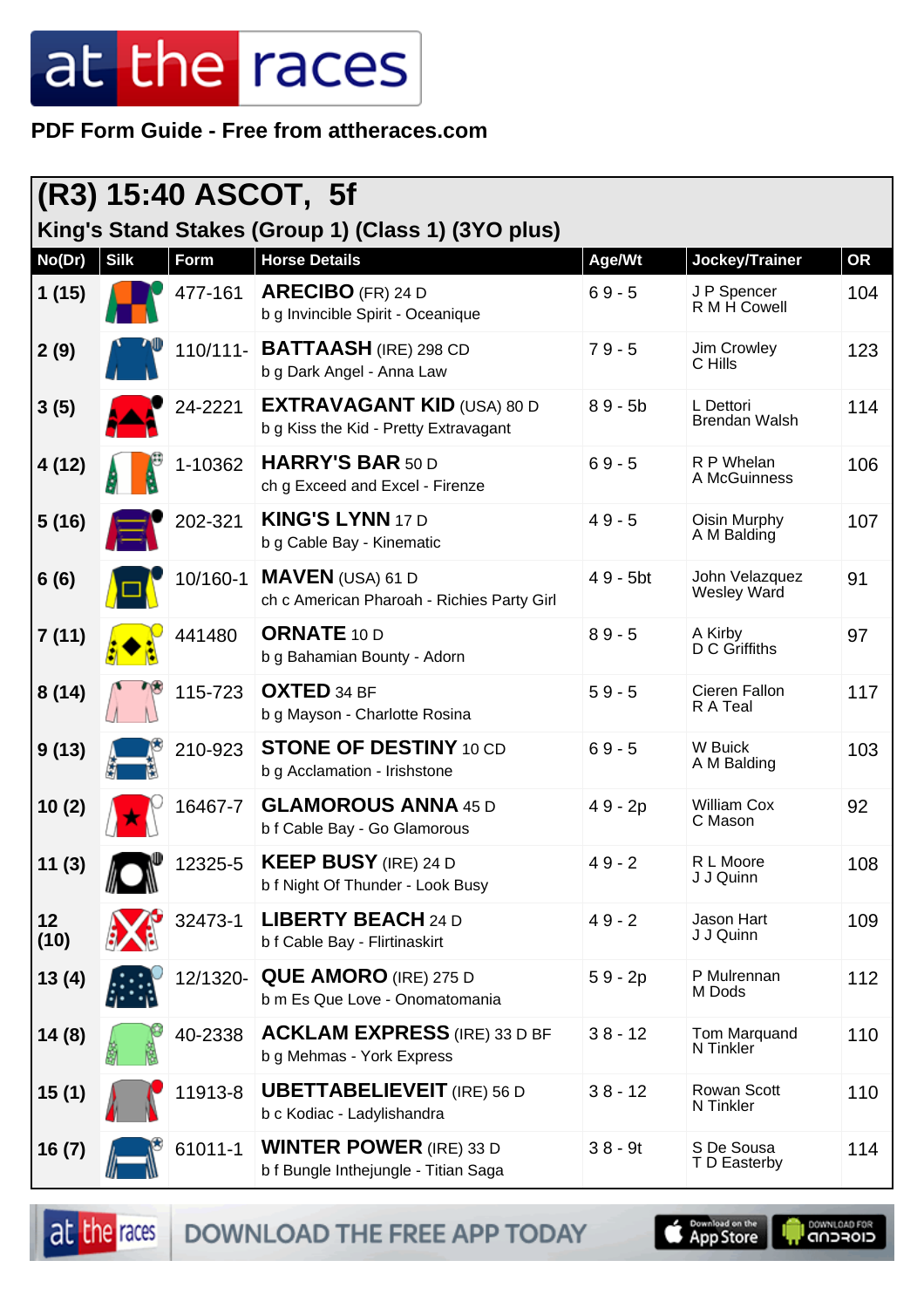**PDF Form Guide - Free from attheraces.com**

### **(R6) 15:55 THIRSK, 7f**

**Vickers.Bet Supports The Rainbow Applause Charity Handicap (Div 2) (Class 4) (3YO plus)**

| No(Dr) | <b>Silk</b> | <b>Form</b> | <b>Horse Details</b>                                                         | Age/Wt     | Jockey/Trainer                    | <b>OR</b> |
|--------|-------------|-------------|------------------------------------------------------------------------------|------------|-----------------------------------|-----------|
| 1(2)   |             | 240121      | <b>SEAS OF ELZAAM (IRE) 11 D</b><br>b g Elzaam - Ocean Sands                 | $410 - 4$  | Frederick Larson (7)<br>M Appleby | 82        |
| 2(5)   |             | 352-220     | <b>TRINITY LAKE 32 D</b><br>b g Dansili - Mirror Lake                        | $510 - 0$  | Zak Wheatley (7)<br>D Carroll     | 78        |
| 3(1)   |             | 18-6305     | <b>CASSY O (IRE) 17 D</b><br>b g Camacho - Hawaajib                          | $49 - 12b$ | D Allan<br>T D Easterby           | 76        |
| 4(6)   |             | 18-0086     | <b>REDROSEZORRO</b> 11 C D<br>b g Foxwedge - Garter Star                     | $79 - 12h$ | Harry Russell (5)<br>E J Álston   | 76        |
| 5(8)   |             | 35-3305     | <b>CHALLET</b> (IRE) 7 C<br>b g Clodovil - Eileenlilian                      | $49 - 11h$ | <b>Connor Beasley</b><br>M Dods   | 75        |
| 6(9)   |             | 433416      | <b>ELDELBAR</b> (SPA) 17 D<br>ch g Footstepsinthesand - Malinche             | $79 - 8$   | S H James<br>G A Harker           | 72        |
| 7(3)   |             | 22-3325     | <b>TOUSSAROK 11</b><br>b g Iffraaj - Frangipanni                             | $39 - 6$   | Dane O'Neill<br>M Johnston        | 80        |
| 8(4)   |             | 6-32515     | <b>LASTING LEGACY 21 D</b><br>gr f Lethal Force - Araminte                   | $49 - 5$   | J Garritty<br>C W Fairhurst       | 69        |
| 9(10)  |             | 35135-      | <b>OUTRUN THE STORM (IRE) 234</b><br>b g Footstepsinthesand - Sweet Surprise | $39 - 1$   | D Nolan<br>R A Fahey              | 75        |
| 10(7)  |             |             | 2/76-354 HOSTELRY 13<br>ch f Coach House - Queens Jubilee                    | $48 - 12$  | J P Sullivan<br>Mrs R Carr        | 62        |

at the races

DOWNLOAD THE FREE APP TODAY

App Store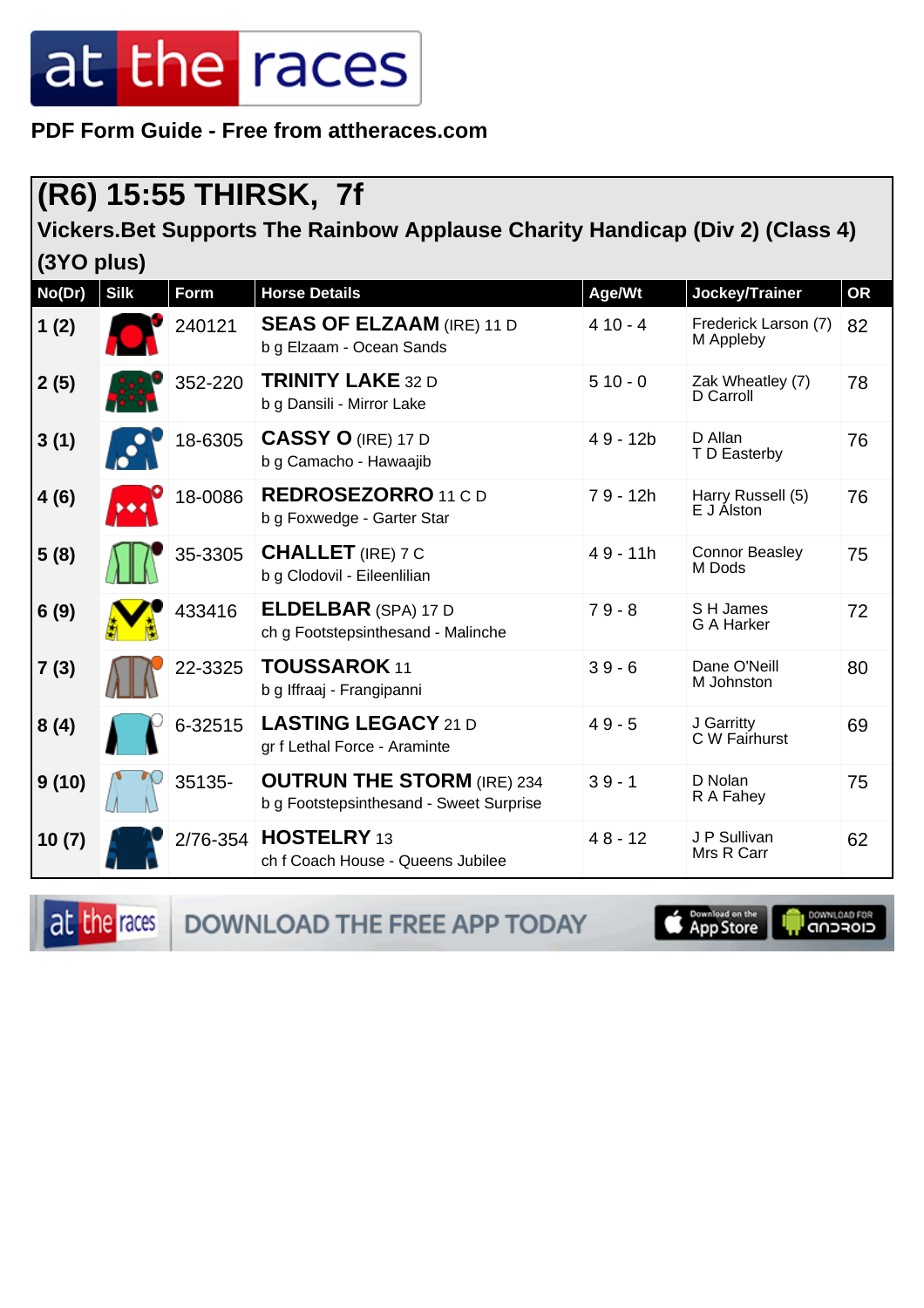**PDF Form Guide - Free from attheraces.com**

### **(R1) 16:10 SLIGO, 1m 4f 140y**

**Strandhill Caravan Park A Splendid Location For Staycation Claiming Race (Class**

|              |             |          | <b>187811 - 811171 Opionara Location I of Glaybation C</b>               |            |                                        |    |
|--------------|-------------|----------|--------------------------------------------------------------------------|------------|----------------------------------------|----|
| ) (4YO plus) |             |          |                                                                          |            |                                        |    |
| No(Dr)       | <b>Silk</b> | Form     | <b>Horse Details</b>                                                     | Age/Wt     | Jockey/Trainer                         | OR |
| 1(6)         |             | 562100-  | <b>ESTEPONA SUN</b> (GB) 225 (11J)<br>ch g Tamayuz - Dharwa              | $410 - 2t$ | J M Sheridan (5)<br>Denis Hogan        | 80 |
| 2(4)         |             | 5146-00  | <b>AFFABLE</b> (GB) 14<br>br f New Approach - Al Baidaa                  | $49 - 6$   | W J Lee<br>K J Condon                  | 68 |
| 3(8)         |             | 0-       | <b>HE KNOWS NO DANGER 216</b><br>b c Alhebayeb - Mylington Maid          | $49 - 6$   | B P Kennedy (10)<br>L Comer            |    |
| 4(1)         |             | 159890-  | TIMEMAKESITFINE 80 (63J)<br>b m Lope De Vega - Better Be Mine            | $59 - 6t$  | C D Hayes<br>J McAuley                 | 70 |
| 5(3)         |             | 88002/6- | <b>BIG CHALLENGE 528</b><br>ch g Sea The Stars - Something Mon           | $79 - 4$   | D McMonagle (5)<br>J McAuley           | 85 |
| 6(2)         |             | 060476/- | <b>BRACKLIN PRINCESS 1092 (16J)</b><br>b m Elusive Pimpernel - In A Rush | $89 - 2$   | R P Cleary<br>T Cleary                 | 38 |
| 7(5)         |             | 4-00404  | <b>NAILED DOWN 16</b><br>g f Tough As Nails - Stepping Down              | $49 - 1$   | <b>G F Carroll</b><br>M Mulvany        | 52 |
| 8(9)         |             | 37-9740  | <b>ALWISAAM 14</b><br>g g Dark Angel - Jo Bo Bo                          | $59 - 0tp$ | James J Doyle<br>J C McConnell         | 42 |
| 9(7)         |             | 00068/0- | <b>BUT I LIKE IT 330 (196J)</b><br>b g Ruler Of The World - Cawett       | $59 - 0$   | C J MacRedmond<br>(7)<br>F Birrane     | 44 |
| 10<br>(11)   |             | 23750/-9 | <b>GETBACK IN PARIS 12</b><br>ch g Galileo - Elusive Wave                | $89 - 0t1$ | C D Maxwell<br>J F O'Neill             | 78 |
| 11<br>(10)   |             | 0000/0-  | <b>KNUCKLES MCGINTY (GB) 466</b><br>ch g Helmet - Sadowa Destination     | $69 - 0b$  | Siobhan Rutledge<br>$(7)$<br>M Torropo | 34 |

at the races **DOWNLOAD THE FREE APP TODAY** 



M Torrens

DOWNLOAD FOR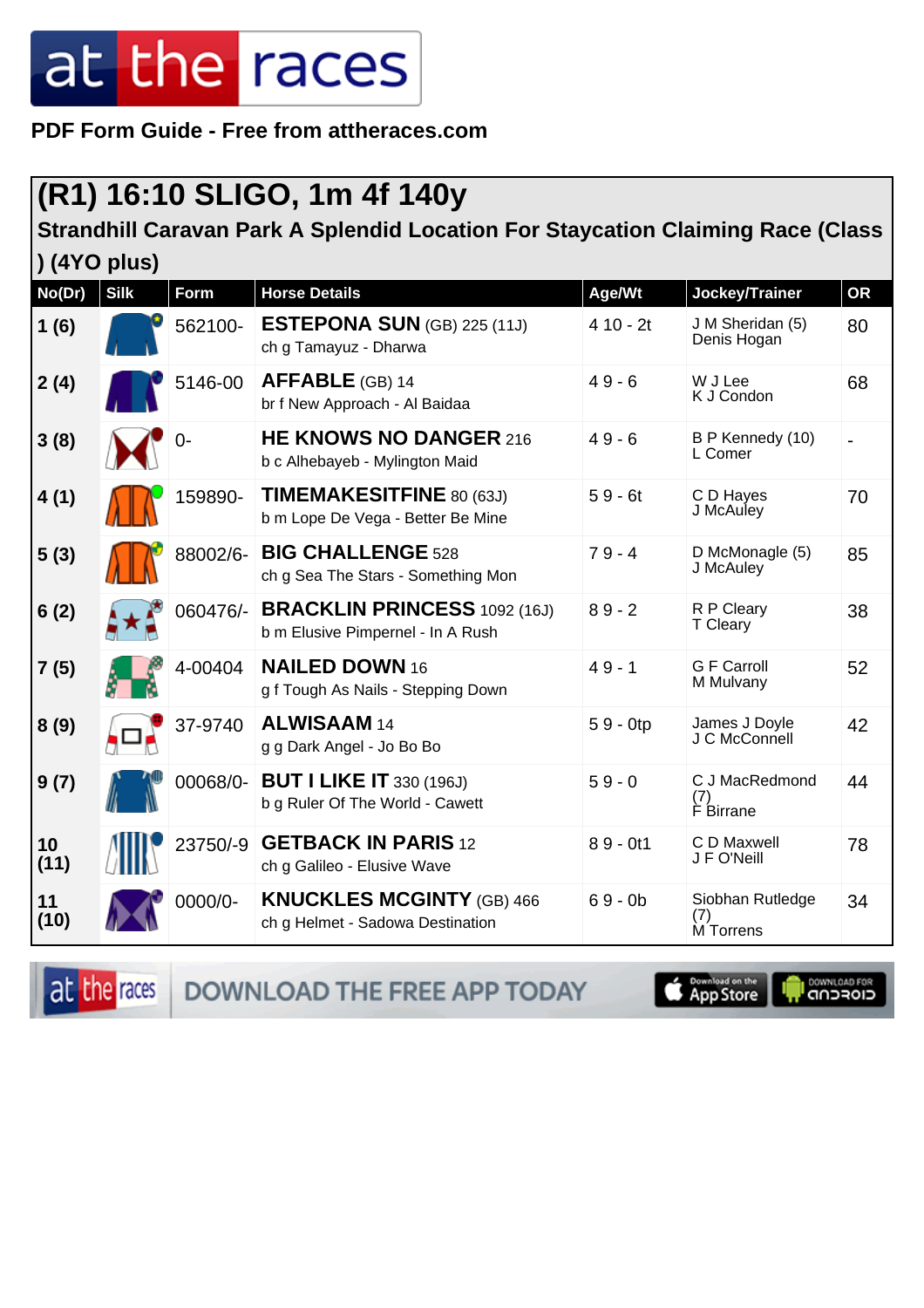PDF Form Guide - Free from attheraces.com

| (R4) 16:20 ASCOT, 7f 213y<br>St James's Palace Stakes (Group 1) (Rnd) (Class 1) (3YO only) |             |           |                                                                       |            |                                        |           |  |  |
|--------------------------------------------------------------------------------------------|-------------|-----------|-----------------------------------------------------------------------|------------|----------------------------------------|-----------|--|--|
| No(Dr)                                                                                     | <b>Silk</b> | Form      | <b>Horse Details</b>                                                  | Age/Wt     | Jockey/Trainer                         | <b>OR</b> |  |  |
| 1(2)                                                                                       |             | 5112-0    | <b>BATTLEGROUND</b> (USA) 45 C BF<br>b c War Front - Found            | $39 - 0t1$ | R L Moore<br>A P O'Brien               | 111       |  |  |
| 2(13)                                                                                      |             | 211-13    | <b>BULLACE 26 D</b><br>b c Toronado - Redstart                        | $39 - 0$   | <b>Hector Crouch</b><br>R M Beckett    | 106       |  |  |
| 3(8)                                                                                       |             | 1119-15   | <b>CHINDIT</b> (IRE) 45 C<br>b c Wootton Bassett - Always A Dream     | $39 - 0$   | P J Dobbs<br>R Hannon                  | 113       |  |  |
| 4(12)                                                                                      |             | 2-1112    | <b>HIGHLAND AVENUE</b> (IRE) 26 D BF<br>gr c Dubawi - Lumiere         | $39 - 0$   | W Buick<br>C Appleby                   | 110       |  |  |
| 5(5)                                                                                       |             | 115-26    | <b>LA BARROSA (IRE) 24 C</b><br>b c Lope De Vega - Bikini Babe        | $39 - 0$   | James Doyle<br>C Appleby               | 108       |  |  |
| 6(11)                                                                                      |             | 2152-34   | <b>LUCKY VEGA (IRE) 24 BF</b><br>b c Lope De Vega - Queen Of Carthage | $39 - 0$   | S Foley<br>Mrs J Harrington            | 117       |  |  |
| 7(9)                                                                                       |             | 2218-22   | <b>MAXIMAL 40 D</b><br>b c Galileo - Joyeuse                          | $39 - 0$   | C T Keane<br><b>Sir Michael Stoute</b> | 107       |  |  |
| 8(1)                                                                                       |             | 111       | <b>MOSTAHDAF</b> (IRE) 26 D<br>br c Frankel - Handassa                | $39 - 0$   | Jim Crowley<br>J & T Gosden            | 108       |  |  |
| 9(10)                                                                                      |             | 216-11    | <b>NAAMOOS</b> (FR) 53 D<br>b c Wootton Bassett - Praise Dancing      | $39 - 0$   | <b>B A Curtis</b><br>M Johnston        | 110       |  |  |
| 10(3)                                                                                      |             | 3225-37   | <b>ONTARIO</b> (IRE) 40 D<br>b c Galileo - Timbuktu                   | $39 - 0b1$ | W M Lordan<br>A P O'Brien              | 107       |  |  |
| 11(7)                                                                                      |             | 01-1162   | <b>POETIC FLARE</b> (IRE) 24 D<br>b c Dawn Approach - Maria Lee       | $39 - 0$   | K J Manning<br>J S Bolger              | 118       |  |  |
| 12(6)                                                                                      |             | $113 - 0$ | <b>THUNDER MOON (IRE) 45</b><br>b c Zoffany - Small Sacrifice         | $39 - 0$   | L Dettori<br>Joseph P O'Brien          | 116       |  |  |
| 13(4)                                                                                      |             | 2122-00   | <b>WEMBLEY</b> (IRE) 24<br>b c Galileo - Inca Princess                | $39 - 0t1$ | J A Heffernan<br>A P O'Brien           | 113       |  |  |

at the races DOWNLOAD THE FREE APP TODAY

App Store

**OOWNLOAD FOR**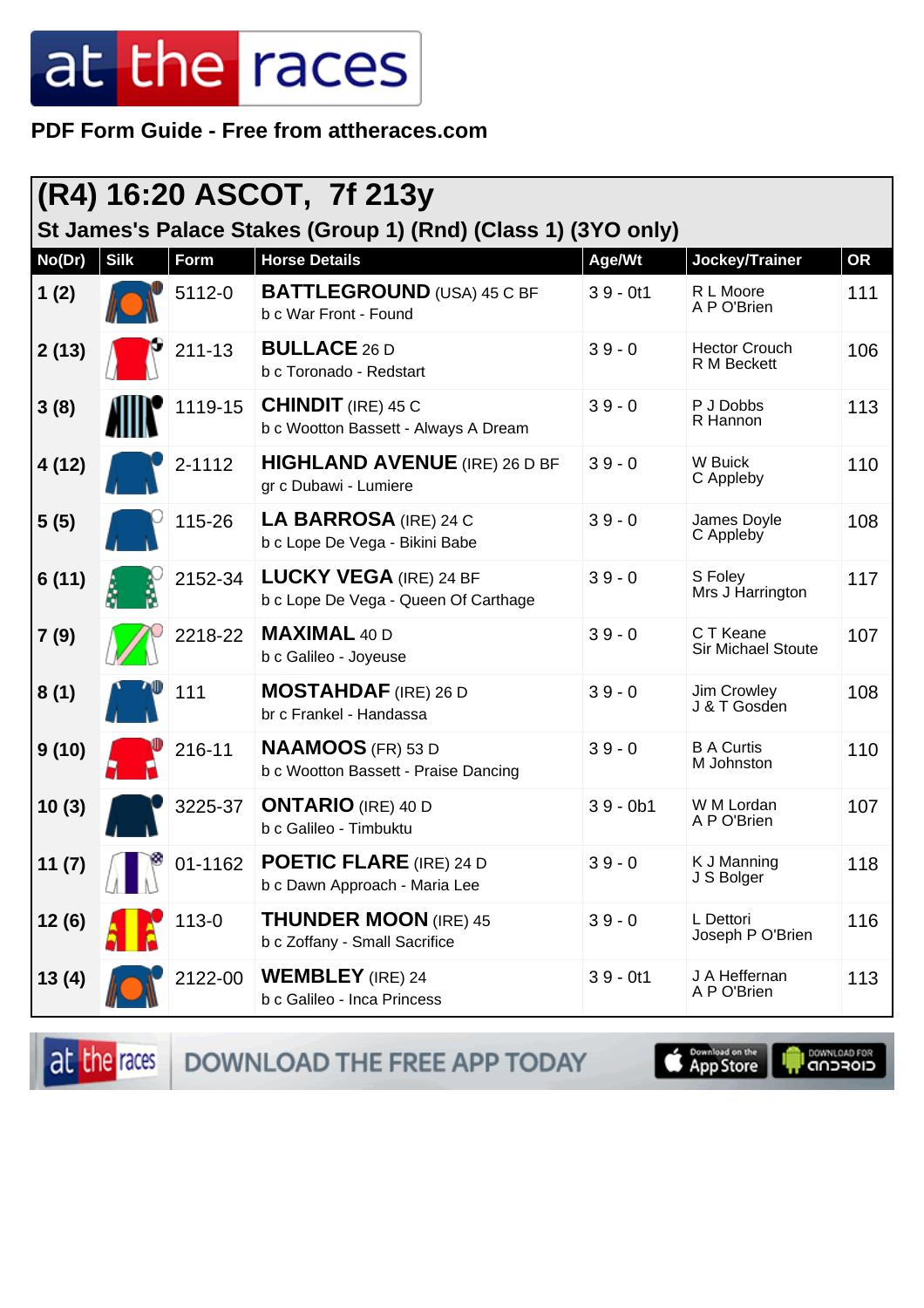#### PDF Form Guide - Free from attheraces.com

|                                                         |             |         | (R7) 16:30 THIRSK, 7f                                                   |           |                                        |           |  |  |
|---------------------------------------------------------|-------------|---------|-------------------------------------------------------------------------|-----------|----------------------------------------|-----------|--|--|
| <b>EBF Stallions Novice Stakes (Class 5) (3YO plus)</b> |             |         |                                                                         |           |                                        |           |  |  |
| No(Dr)                                                  | <b>Silk</b> | Form    | <b>Horse Details</b>                                                    | Age/Wt    | Jockey/Trainer                         | <b>OR</b> |  |  |
| 1(6)                                                    |             | 5       | <b>ROYAL PARTNERSHIP 22</b><br>b g Shamardal - Adoringly                | $49 - 12$ | Ray Dawson (3)<br>S bin Suroor         |           |  |  |
| 2(9)                                                    |             |         | ASJAD <sub>17</sub><br>b g Iffraaj - Riskit Fora Biskit                 | $39 - 9$  | Dane O'Neill<br>R Varian               |           |  |  |
| 3(10)                                                   |             | 7       | <b>BOLD TERRITORIES</b> (IRE) 46<br>ch g Territories - Amberley Heights | $39 - 2$  | <b>Connor Beasley</b><br>M Dods        |           |  |  |
| 4(4)                                                    |             | 7       | <b>DEBATED 64</b><br>ch g Bated Breath - Lady Sledmere                  | $39 - 2$  | Cam Hardie<br><b>Phillip Makin</b>     |           |  |  |
| 5(5)                                                    |             |         | <b>MALTBY RAIDER (FR)</b><br>b g Fast Company - Maundays Bay            | $39 - 2$  | S A Gray<br>D O'Meara                  |           |  |  |
| 6(1)                                                    |             | $9 - 3$ | <b>TROMSO</b> (FR) 67<br>ch g Twilight Son - Soar                       | $39 - 2$  | <b>Kevin Stott</b><br>K A Ryan         |           |  |  |
| 7(7)                                                    |             | 5       | YOJAARI 17<br>b c Iffraaj - Khatiba                                     | $39 - 2$  | Liam Jones<br>W J Haggas               |           |  |  |
| 8(8)                                                    |             |         | <b>CAMERATA (GER)</b><br>b f Kingman - Calyxa                           | $38 - 11$ | <b>Jack Mitchell</b><br>S & E Crisford |           |  |  |
| 9(3)                                                    |             | $0-$    | <b>HEART THROB 238</b><br>b f Brazen Beau - Generously Gifted           | $38 - 11$ | Harrison Shaw<br><b>B</b> Smart        |           |  |  |
| 10(2)                                                   |             | 0       | <b>LOVE SENSATION 45</b><br>b f Exceed and Excel - Super Saturday       | $38 - 11$ | Megan Nicholls<br>D Carroll            |           |  |  |

at the races DOWNLOAD THE FREE APP TODAY

**Completed on the**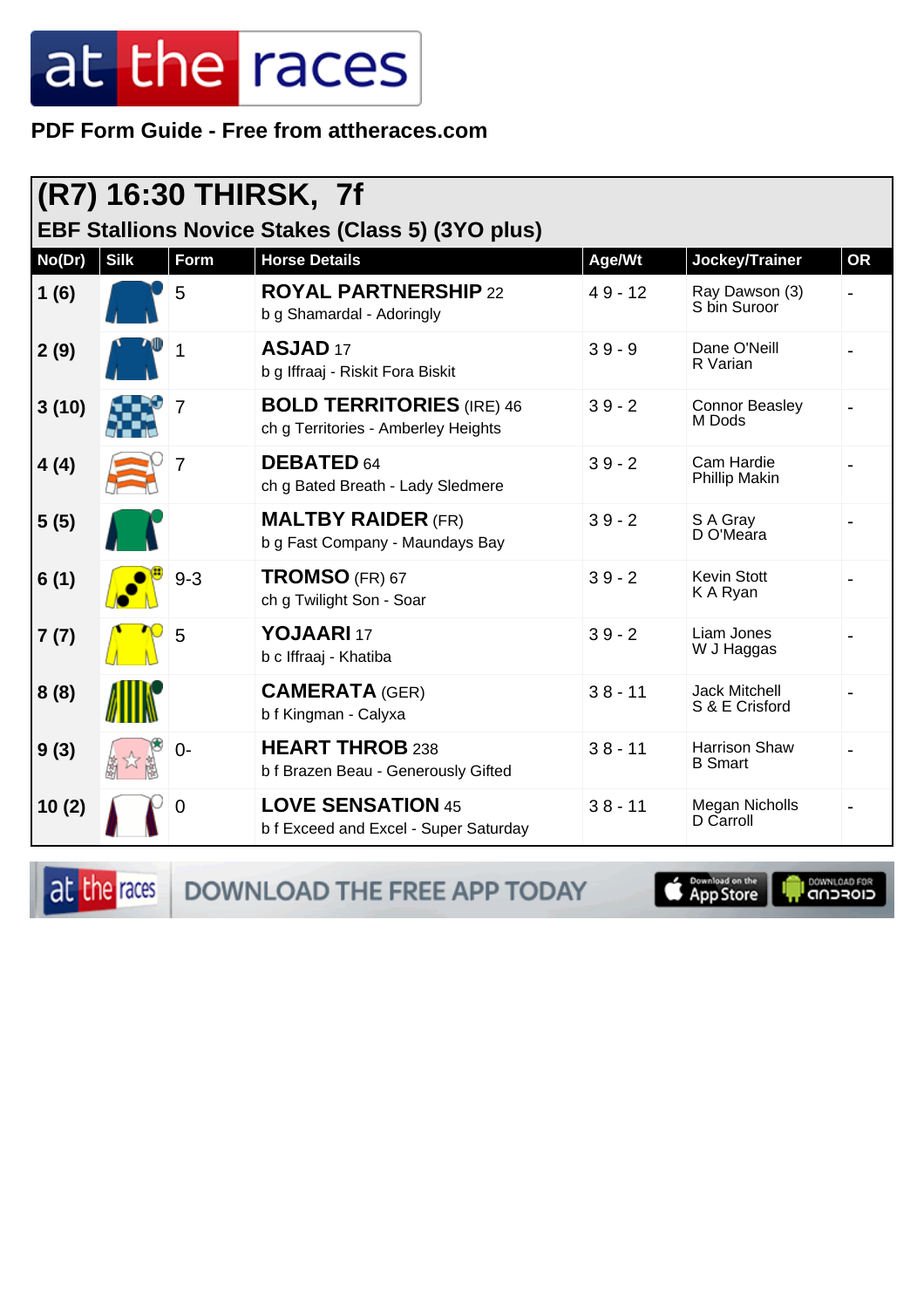PDF Form Guide - Free from attheraces.com

|        | (R2) 16:45 SLIGO, 5f 170y<br>Irish Stallion Farms EBF Median Auction Race (Class) (3YO plus) |         |                                                                   |            |                                        |           |  |  |  |
|--------|----------------------------------------------------------------------------------------------|---------|-------------------------------------------------------------------|------------|----------------------------------------|-----------|--|--|--|
| No(Dr) | <b>Silk</b>                                                                                  | Form    | <b>Horse Details</b>                                              | Age/Wt     | Jockey/Trainer                         | <b>OR</b> |  |  |  |
| 1(2)   |                                                                                              | 75/     | <b>FORGETFUL AGENT (GB) 722</b><br>ch g Anjaal - Bronze Star      | $49 - 10$  | D McMonagle (5)<br><b>G B Caldwell</b> |           |  |  |  |
| 2(1)   |                                                                                              | D336-70 | <b>I KNOW I CAN (GB) 10</b><br>b g Roderic O'connor - Salsa Brava | $49 - 10$  | C J MacRedmond<br>(7)<br>F Birrane     | 67        |  |  |  |
| 3(3)   |                                                                                              | 883-1   | <b>RAMON DI LORIA 44 CD</b><br>ch c Dandy Man - Pria Bona         | $39 - 8$   | N G McCullagh<br><b>T</b> Collins      | 76        |  |  |  |
| 4(6)   |                                                                                              | 095-006 | <b>TAR HEEL 14 D</b><br>b g Zoffany - Nidhaal                     | $39 - 8b1$ | M P Sheehy (5)<br>Joseph P O'Brien     | 77        |  |  |  |
| 5(7)   |                                                                                              | 800844  | <b>THE BLUE PANTHER 10</b><br>b g Buratino - Banksia              | $39 - 8t$  | Sam Ewing (5)<br>M Mulvany             | 83        |  |  |  |
| 6(4)   |                                                                                              | 632-642 | <b>EVEN FLOW 9 BF</b><br>ch f Fast Company - Leafy Suburb         | $38 - 12$  | N M Crosse (5)<br>W McCreery           | 76        |  |  |  |
| 7(5)   |                                                                                              | $2 - 4$ | <b>SHAHAADA 58 BF</b><br>b f Awtaad - Lolwah                      | $38 - 12$  | C D Hayes<br>K Prendergast             |           |  |  |  |

at the races

DOWNLOAD THE FREE APP TODAY

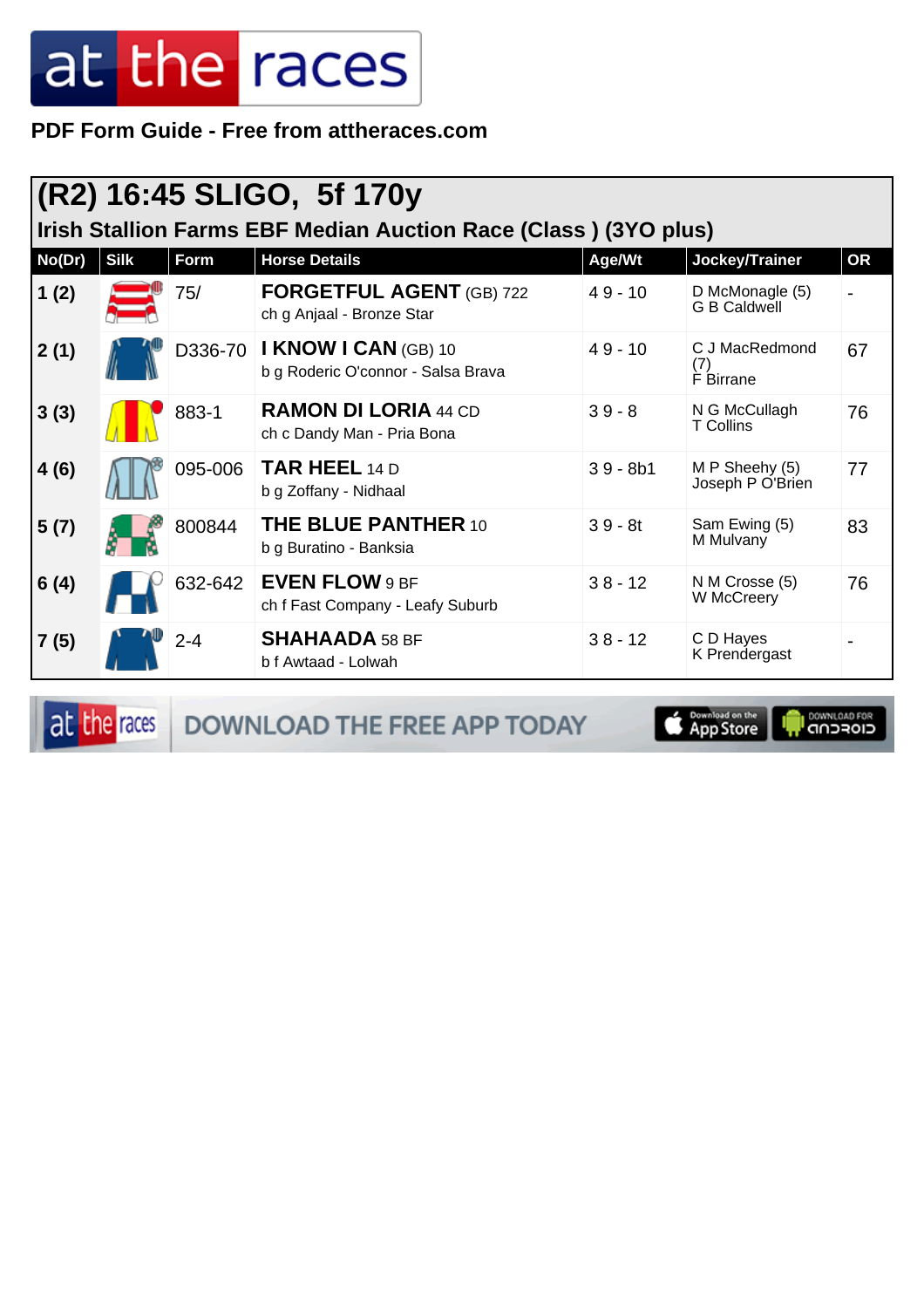**PDF Form Guide - Free from attheraces.com**

|            | (R5) 17:00 ASCOT, 2m 3f 210y<br>Ascot Stakes (Handicap) (Class 2) (4YO plus) |             |                                                                                    |             |                                        |           |  |  |
|------------|------------------------------------------------------------------------------|-------------|------------------------------------------------------------------------------------|-------------|----------------------------------------|-----------|--|--|
| No(Dr)     | <b>Silk</b>                                                                  | <b>Form</b> | <b>Horse Details</b>                                                               | Age/Wt      | Jockey/Trainer                         | <b>OR</b> |  |  |
| 1(6)       |                                                                              | $421/21 -$  | <b>CAPE GENTLEMAN</b> (IRE) 247 (45J)<br>D.<br>ch g Champs Elysees - Hawaiian Heat | $59 - 10$   | <b>Emmet Mullins</b>                   | 100       |  |  |
| 2(12)      |                                                                              | 031-456     | <b>ISLAND BRAVE</b> (IRE) 48 C<br>b h Zebedee - Tip the Scale                      | $79 - 10$   | Callum Hutchinson<br>(7)<br>Mrs H Main | 100       |  |  |
| 3(16)      |                                                                              | 153360      | <b>LUCKY DEAL 39</b><br>ch g Mastercraftsman - Barter                              | $69 - 10b1$ | Jason Hart<br>M Johnston               | 100       |  |  |
| 4(7)       |                                                                              | 450400/     | <b>LETHAL STEPS</b> $725(17J)$<br>gr g Lethal Force - Tanda Tula                   | $69 - 9t$   | J P Spencer<br>Mrs D Foster            | 99        |  |  |
| 5(20)      |                                                                              | 96213-9     | <b>SOLO SAXOPHONE</b> (IRE) 60 D<br>b g Frankel - Society Hostess                  | $79 - 7v$   | P Mulrennan<br><b>B M R Haslam</b>     | 97        |  |  |
| 6(3)       |                                                                              | 41600-0     | <b>RESHOUN (FR) 39</b><br>b g Shamardal - Radiyya                                  | 79 - 7p     | W Buick<br>lan Williams                | 97        |  |  |
| 7(9)       |                                                                              | 524122/     | <b>RAYAPOUR</b> (FR) 697 (32J)<br>b g Mastercraftsman - Radiyya                    | $59 - 7p1$  | A Kirby<br>W P Mullins                 | 97        |  |  |
| 8(10)      |                                                                              | 129740/     | M C MULDOON (IRE) 976 (46J)<br>gr g Mastercraftsman - Alizaya                      | $69 - 6h$   | R L Moore<br>W P Mullins               | 96        |  |  |
| 9(2)       |                                                                              | 1112-65     | <b>TRUMPET MAN 39</b><br>b g Golden Horn - Concordia                               | $49 - 6$    | F Norton<br>M Johnston                 | 97        |  |  |
| 10(4)      |                                                                              | 132/3-15    | <b>ELYSIAN FLAME 39</b><br>ch g Champs Elysees - Combustible                       | $59 - 6p$   | <b>B A Curtis</b><br>M W Easterby      | 96        |  |  |
| 11<br>(14) |                                                                              | $1 - 122$   | <b>LOSTWITHIEL</b> (IRE) 24<br>b g Camelot - Hespera                               | $49 - 5$    | Hollie Doyle<br>George Boughey         | 96        |  |  |
| 12(1)      |                                                                              | $31 - 12$   | <b>UNTOLD STORY 24</b><br>ch c Teofilo - Tanzania                                  | $49 - 4$    | Oisin Murphy<br>S bin Suroor           | 95        |  |  |
| 13(8)      |                                                                              | 219/6D3     | <b>ROYAL ILLUSION</b> (IRE) 220 (72J) D<br>b m King's Theatre - Spirit Run         | $99 - 4t$   | Tom Marquand<br>W P Mullins            | 94        |  |  |
| 14(5)      |                                                                              | 5190-74     | <b>COEUR DE LION 39 CD</b><br>b g Pour Moi - Hora                                  | $89 - 4v$   | Thore Hammer<br>Hansen (3)<br>A King   | 94        |  |  |
| 15<br>(15) |                                                                              | 231-224     | <b>POSTILEO</b> (IRE) 24<br>b c Galileo - Posterity                                | $49 - 3$    | Andrea Atzeni<br>R Varian              | 94        |  |  |
| 16<br>(18) |                                                                              | 96130-0     | <b>MANCINI 39</b><br>ch g Nathaniel - Muscovado                                    | 79 - 3p     | R Kingscote<br>Ian Williams            | 93        |  |  |
| 17<br>(17) |                                                                              | 14-4038     | <b>ROCHESTER HOUSE</b> (IRE) 39 C<br>ch g Galileo - Kalla                          | $59 - 3$    | S De Sousa<br>M Johnston               | 93        |  |  |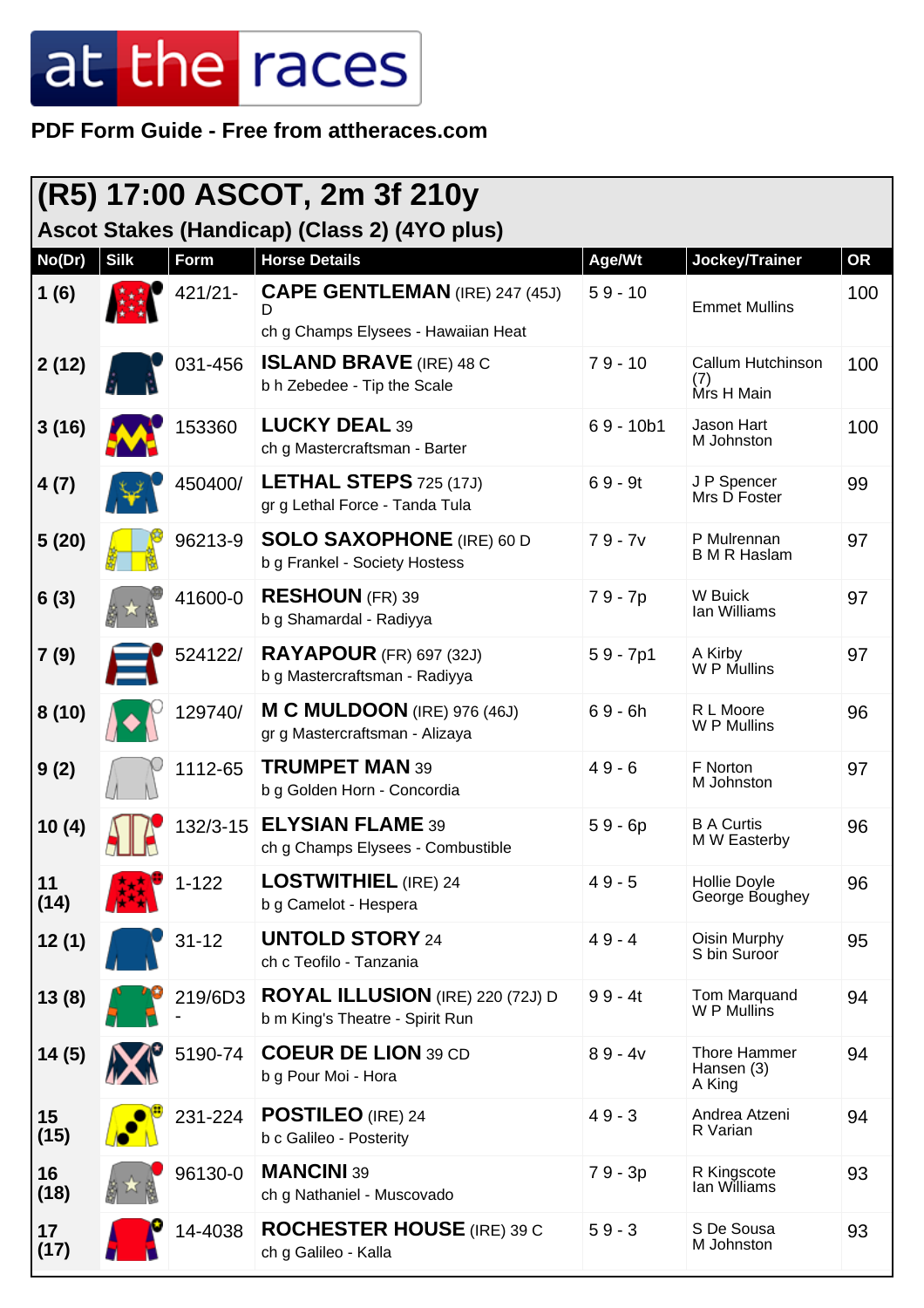| $ 18$<br>(19)                                            |        | 71820-3 JUST HUBERT (IRE) 24<br>b g Dunaden - La Tulipe        | $59 - 2$  | D Tudhope<br>Muir & Grassick | 92 |
|----------------------------------------------------------|--------|----------------------------------------------------------------|-----------|------------------------------|----|
| $\left  \begin{array}{c} 19 \\ (11) \end{array} \right $ | 421-24 | <b>GOLDEN RULES 32 BF</b><br>b g Golden Horn - Sinnamary       | $49 - 2$  | L Dettori<br>J & T Gosden    | 93 |
| $\begin{array}{ c} 20 \\ (13) \end{array}$               |        | 4/1000-0 DALTON HIGHWAY (IRE) 23 D<br>b g Zoffany - Poinsettia | $89 - 1v$ | C T Keane<br>D K Weld        | 91 |

at the races DOWNLOAD THE FREE APP TODAY

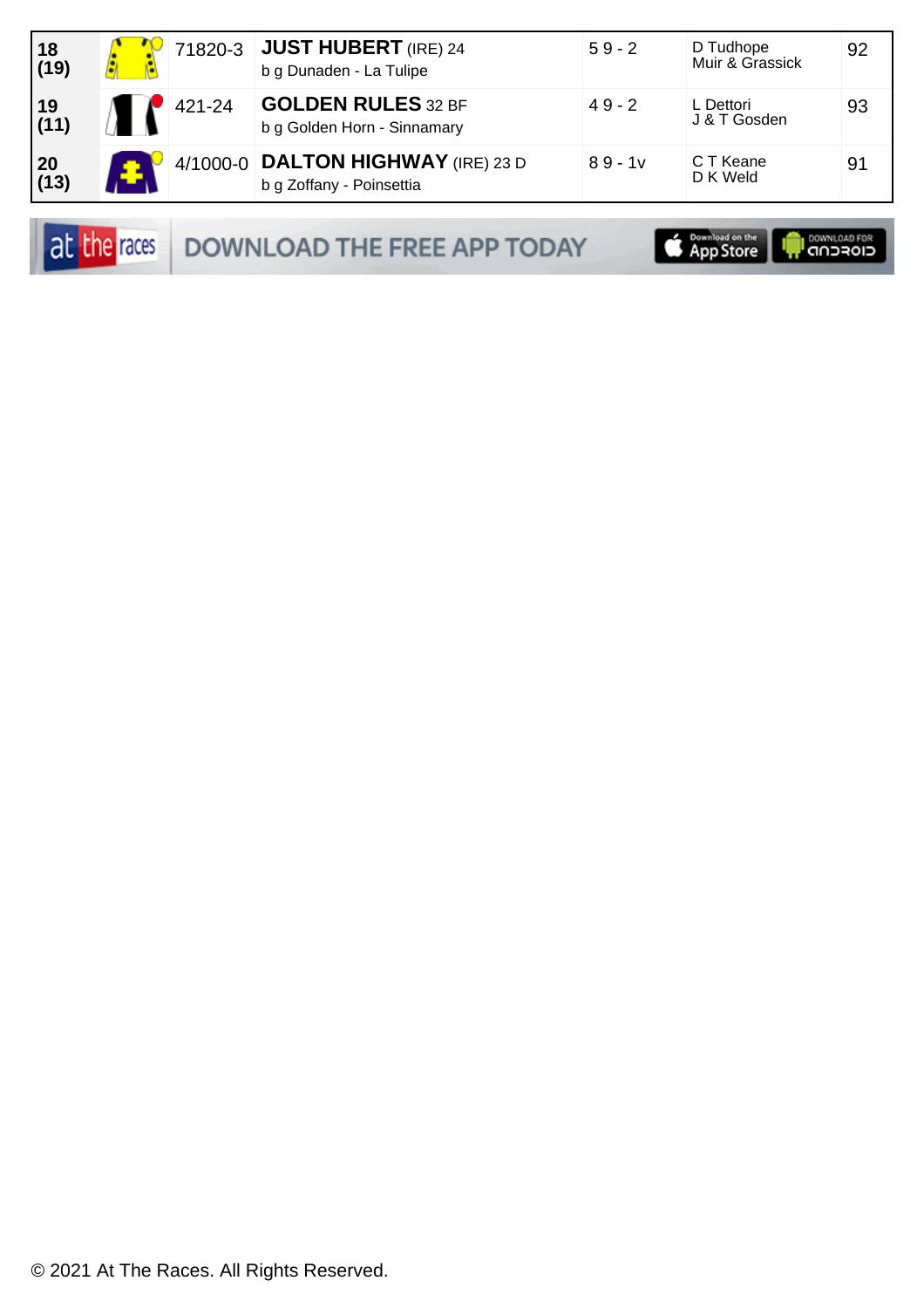PDF Form Guide - Free from attheraces.com

|                                                              | (R3) 17:20 SLIGO, 5f 170y |                                   |                                                                |            |                                       |           |  |  |
|--------------------------------------------------------------|---------------------------|-----------------------------------|----------------------------------------------------------------|------------|---------------------------------------|-----------|--|--|
| Irish Stallion Farms EBF Fillies Handicap (Class) (3YO plus) |                           |                                   |                                                                |            |                                       |           |  |  |
| No(Dr)                                                       | <b>Silk</b>               | Form                              | <b>Horse Details</b>                                           | Age/Wt     | Jockey/Trainer                        | <b>OR</b> |  |  |
| 1 $(7)$                                                      |                           | 1-12062                           | <b>HODD'S GIRL 11</b><br>g f Zebedee - Ms Inkonia Hodd         | $410 - 0$  | E A Fitzgerald (10)<br>M Halford      | 69        |  |  |
| 2(6)                                                         |                           | 8317-96                           | <b>NOIRVENTO</b> 13 CD<br>b m Le Cadre Noir - Controvento      | $69 - 10t$ | N G McCullagh<br><b>T</b> Collins     | 65        |  |  |
| 3(9)                                                         |                           | 895                               | <b>PINK PEARL (GB) 9</b><br>b f Shamardal - Pomology           | $49 - 10$  | W J Lee<br>W McCreery                 | 65        |  |  |
| 4(5)                                                         |                           | 6000-16                           | <b>HERB OF GRACE 13 CD</b><br>b f Mehmas - Bishop's Lake       | $39 - 8$   | <b>G F Carroll</b><br>J G Murphy      | 70        |  |  |
| 5(3)                                                         |                           | 40400-0                           | FEEL GOOD FACTOR (GB) 134<br>ch f Dutch Art - Meeting Waters   | $49 - 4p$  | Siobhan Rutledge<br>(7)<br>L Smyth    | 59        |  |  |
| 6(4)                                                         |                           | 648-054                           | <b>GET NOTICED 15</b><br>b f Kodi Bear - Silk Fairy            | $39 - 11$  | Sam Ewing (5)<br>A Fogarty            | 63        |  |  |
| 7(8)                                                         |                           | 5-75004                           | FARAAH4<br>b f Awtaad - Hi Katriona                            | $38 - 13h$ | C J MacRedmond<br>(7)<br>A McGuinness | 61        |  |  |
| 8(10)                                                        |                           | 9-04310                           | <b>CNODIAN 4D</b><br>b f Belardo - Almass                      | $38 - 12$  | N M Crosse (5)<br>W McCreery          | 60        |  |  |
| 9(2)                                                         |                           | 938408                            | <b>ZEGOS SURPRISE 11 BF</b><br>b f Zebedee - Emma's Surprise   | $38 - 8b1$ | C D Hayes<br>M Mulvany                | 56        |  |  |
| 10(1)                                                        |                           | 68070-0                           | <b>GUIDING STAR (GB) 5 D</b><br>b m Iffraaj - Still I'm A Star | $78 - 6bt$ | Sorcha Woods (10)<br>P J McKenna      | 47        |  |  |
|                                                              |                           | Long Handicap: Guiding Star 8 - 4 |                                                                |            |                                       |           |  |  |

at the races

DOWNLOAD THE FREE APP TODAY

App Store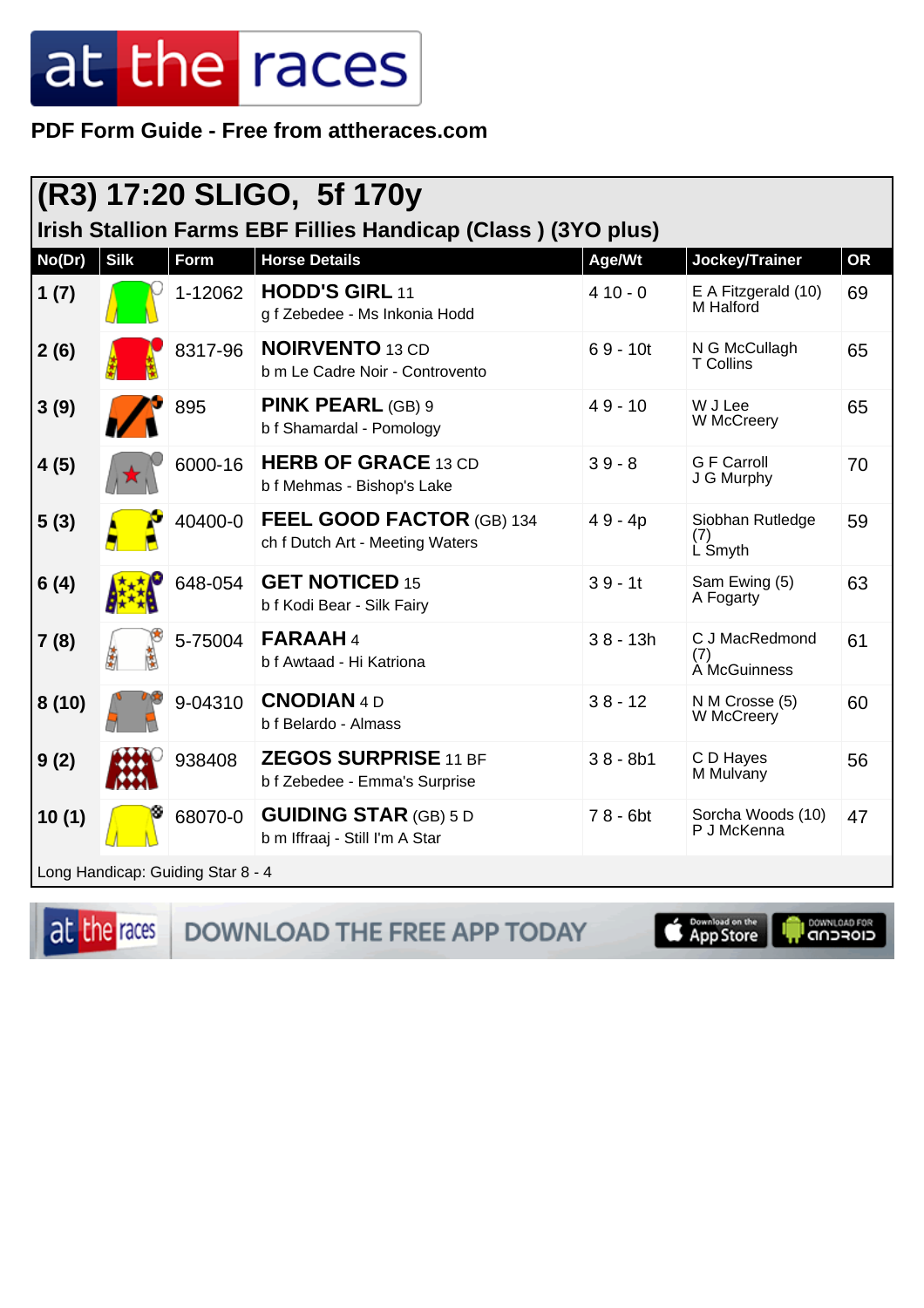PDF Form Guide - Free from attheraces.com

|            | (R6) 17:35 ASCOT, 1m 1f 212y<br>Wolferton Stakes (Listed) (Class 1) (4YO plus) |            |                                                                       |            |                                  |     |  |  |
|------------|--------------------------------------------------------------------------------|------------|-----------------------------------------------------------------------|------------|----------------------------------|-----|--|--|
| No(Dr)     | <b>Silk</b>                                                                    | Form       | <b>Horse Details</b>                                                  | Age/Wt     | Jockey/Trainer                   | OR  |  |  |
| 1(10)      |                                                                                | 110-871    | EUCHEN GLEN 19 C D<br>b g Authorized - Jabbara                        | $89 - 8$   | P Mulrennan<br>J S Goldie        | 115 |  |  |
| 2(1)       |                                                                                | 10/3313    | <b>FOREST OF DEAN 74 D</b><br>b g Iffraaj - Forest Crown              | $59 - 8$   | L Dettori<br>J & T Gosden        | 107 |  |  |
| 3(14)      |                                                                                | 35-6210    | <b>VOLCANIC SKY 80</b><br>b g Street Cry - Short Skirt                | $69 - 8p1$ | P Cosgrave<br>S bin Suroor       | 107 |  |  |
| 4(4)       |                                                                                | 3123-51    | <b>SOLID STONE</b> (IRE) 36 D<br>br g Shamardal - Landmark            | $59 - 6$   | R L Moore<br>Sir Michael Stoute  | 113 |  |  |
| 5(6)       |                                                                                | 768-221    | <b>STORMY ANTARCTIC 24 D</b><br>ch g Stormy Atlantic - Bea Remembered | $89 - 6t$  | R Kingscote<br>Ed Walker         | 112 |  |  |
| 6(2)       |                                                                                | 515-571    | <b>BLUE CUP</b> (FR) 11 D<br>gr g Kendargent - Hunter Forward         | $59 - 3h$  | W Buick<br>D Menuisier           | 103 |  |  |
| 7(7)       |                                                                                | $1/9551-1$ | DAWAAM (USA) 47 D<br>b g Kitten's Joy - Nereid                        | $59 - 3p1$ | Jim Crowley<br>Owen Burrows      | 97  |  |  |
| 8(12)      |                                                                                | 21-1139    | <b>FATHER OF JAZZ 80 D</b><br>b g Kingman - Bark                      | $49 - 3$   | Callum Shepherd<br>R Varian      | 104 |  |  |
| 9(8)       |                                                                                | 61-1223    | FELIX 80 D<br>ch g Lope De Vega - Luminance                           | $59 - 3t$  | Oisin Murphy<br>M Botti          | 110 |  |  |
| 10(9)      |                                                                                | 6856-23    | FOX TAL 19 D<br>b g Sea The Stars - Maskunah                          | $59 - 3h$  | S De Sousa<br>A M Balding        | 107 |  |  |
| 11 (5)     |                                                                                |            | 3/5438-6 JUAN ELCANO 80<br>ch g Frankel - Whatami                     | $49 - 3$   | Andrea Atzeni<br>K A Ryan        | 107 |  |  |
| 12<br>(11) |                                                                                | 9234-23    | <b>PALAVECINO</b> (FR) 39 D<br>b g Cacique - Saltita                  | $59 - 3h$  | M Dwyer<br><b>B</b> J Meehan     | 109 |  |  |
| 13(3)      |                                                                                | 11372-2    | <b>PATRICK SARSFIELD (FR) 13 D</b><br>b g Australia - Ultra Appeal    | $59 - 3t$  | Tom Marquand<br>Joseph P O'Brien | 113 |  |  |
| 14<br>(13) |                                                                                | 412-312    | <b>VICTORY CHIME</b> (IRE) 11 D<br>b g Campanologist - Patuca         | $69 - 3v$  | Rob Hornby<br>R M Beckett        | 102 |  |  |

at the races DOWNLOAD THE FREE APP TODAY **Completed on the**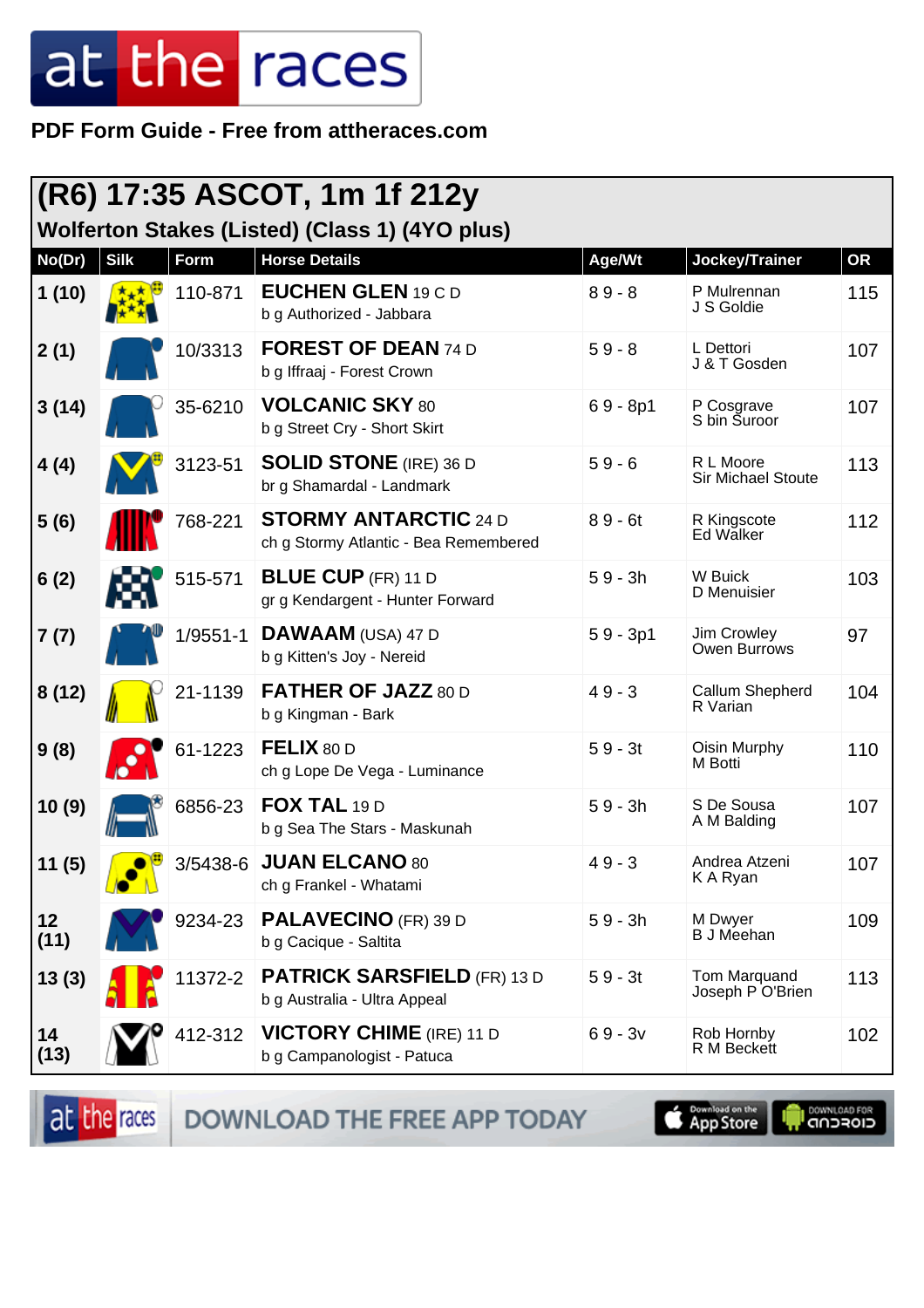**PDF Form Guide - Free from attheraces.com**

### **(R4) 17:55 SLIGO, 5f 170y**

**Rosses Point Caravan Park Beautiful Beaches Of Sligo Handicap (45-65) (Div 1)**

**(Class ) (3YO plus)**

| No(Dr) | <b>Silk</b> | <b>Form</b> | <b>Horse Details</b>                                         | Age/Wt     | Jockey/Trainer                     | <b>OR</b> |
|--------|-------------|-------------|--------------------------------------------------------------|------------|------------------------------------|-----------|
| 1(4)   |             | 30-0300     | <b>KODIQUEEN</b> 10 CD<br>b m Kodiac - Majestic Dubawi       | 5 10 - 2tp | <b>G F Carroll</b><br>J G Murphy   | 62        |
| 2(3)   |             | 346/0-60    | <b>SOCRATIC 95</b><br>bay g Invincible Spirit - Hikma        | $510 - 2$  | James J Doyle<br>Denis Hogan       | 62        |
| 3(10)  |             | 6-01229     | <b>ADAMS BARBOUR 11 D</b><br>b g Elzaam - Britain's Pride    | $49 - 9$   | C D Hayes<br>L Smyth               | 55        |
| 4(11)  |             | 000         | <b>INDIANA ROSE 28</b><br>b f Elzaam - Balla Rose            | $49 - 6t1$ | D McMonagle (5)<br>P Martin        | 52        |
| 5(6)   |             | 9-63P03     | <b>MANHATTAN DANDY 18</b><br>bay g Dandy Man - Bluebell Park | $49 - 2$   | J A Powell (10)<br>Ciaran M Murphy | 48        |
| 6(9)   |             | P-60003     | <b>KING'S VIEW 44</b><br>b g Dark Angel - Encore View        | $49 - 0b$  | Sorcha Woods (10)<br>P J McKenna   | 46        |
| 7(5)   |             | 000-094     | <b>ABSOLUTE ONE RIGHT 44</b><br>b g Requinto - Metaphor      | $48 - 13$  | D E Sheehy (3)<br>V C Ward         | 45        |
| 8(1)   |             | 0-08062     | <b>BREAGAGH18</b><br>b g Slade Power - Coumlara              | $38 - 13b$ | M P Sheehy (5)<br>M C Grassick     | 52        |
| 9(8)   |             | 88-000      | <b>KALS MOGOK</b> (FR) 18<br>b f MOGOK - Kalimenta           | $48 - 13t$ | L F Roche<br>W P Browne            | 45        |
| 10(2)  |             | 980800-     | <b>LAW BREAKER 238 D</b><br>b g Lawman - Chervil             | $48 - 13$  | J M Sheridan (5)<br>E Sheehy       | 45        |
| 11(7)  |             | 0-04970     | <b>SASSY DANCER 6</b><br>b f Elzaam - Gist                   | 48 - 13p1  | R P Cleary<br>W J Martin           | 45        |

at the races

DOWNLOAD THE FREE APP TODAY

**S** Download on the

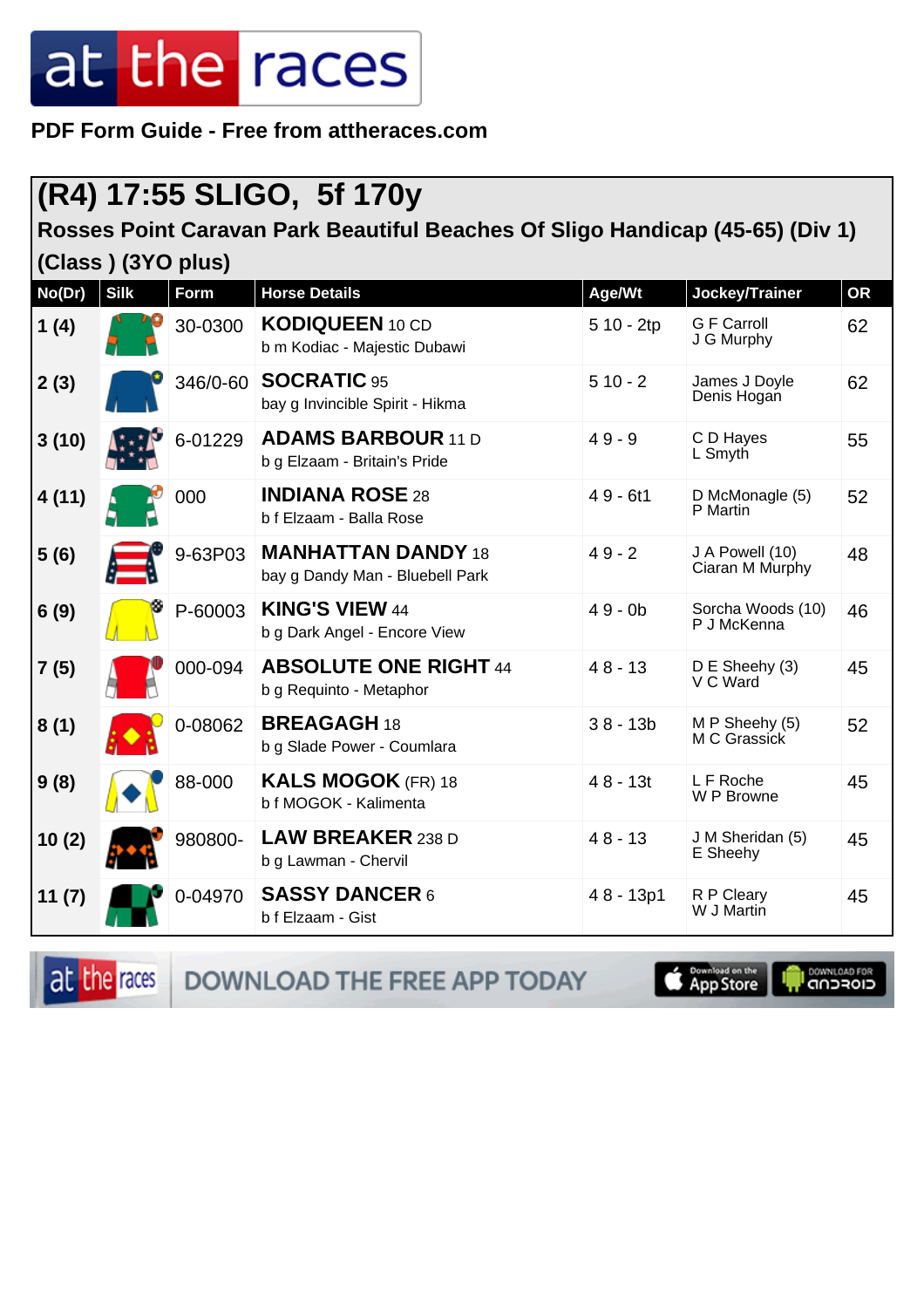**PDF Form Guide - Free from attheraces.com**

| (R7) 18:10 ASCOT, 1m 6f 34y |              |              |                                                                         |            |                                        |           |
|-----------------------------|--------------|--------------|-------------------------------------------------------------------------|------------|----------------------------------------|-----------|
|                             |              |              | Copper Horse Stakes (Handicap) (Class 2) (4YO plus)                     |            |                                        |           |
| No(Dr)                      | <b>Silk</b>  | <b>Form</b>  | <b>Horse Details</b>                                                    | Age/Wt     | Jockey/Trainer                         | <b>OR</b> |
| 1(19)                       |              | 32217-2      | <b>ON TO VICTORY 24 D</b><br>b g Rock Of Gibraltar - Clouds Of Magellan | $79 - 10$  | Tom Marquand<br>A King                 | 104       |
| 2(7)                        | $10^{\circ}$ | 71665/1      | <b>SALDIER</b> (FR) (EX4) 9<br>b g Soldier Hollow - Salve Evita         | $79 - 9$   | R L Moore<br>W P Mullins               | 103       |
| 3(18)                       |              | 0852-13      | THEMAXWECAN (IRE) 52 C D BF<br>b g Maxios - Psychometry                 | $59 - 8$   | James Doyle<br>M Johnston              | 102       |
| 4(12)                       |              | 5443-65      | <b>SEXTANT</b> 24 C<br>b g Sea The Stars - Hypoteneuse                  | $69 - 8$   | Callum Rodriguez<br>K Dalgleish        | 102       |
| 5(16)                       |              | 16-4334      | <b>BRILLIANT LIGHT 101</b><br>b g Sea The Stars - Flame Of Gibraltar    | $49 - 7v1$ | Oisin Murphy<br>S bin Suroor           | 101       |
| 6(13)                       |              | 1/7238-1     | <b>SLEEPING LION (USA) 71</b><br>ch g Teofilo - Flame Of Hestia         | $69 - 7$   | <b>K Shoemark</b><br>R Charlton        | 101       |
| 7(4)                        |              | 111240-      | <b>DUBIOUS AFFAIR (IRE) 241 D</b><br>b m Frankel - Dubian To            | $59 - 6$   | J P Spencer<br><b>Charlie Fellowes</b> | 100       |
| 8(6)                        |              | $3/12 - 123$ | <b>THRONE HALL 34</b><br>b g Kingman - Appearance                       | $49 - 6$   | Andrea Atzeni<br>K A Ryan              | 100       |
| 9(8)                        |              | 69143-0      | <b>GOLD MAZE 38</b><br>b g Golden Horn - Astonishing                    | $49 - 5$   | David Egan<br>R Varian                 | 99        |
| 10<br>(11)                  |              | 22-1120      | <b>CARDANO</b> (USA) 39<br>b g Oasis Dream - Astorgs Galaxy             | $59 - 5p$  | R Kingscote<br>Ian Williams            | 99        |
| 11 (5)                      |              | 381235       | <b>HOCHFELD</b> (IRE) 24 D<br>b g Cape Cross - What A Charm             | $79 - 5$   | <b>B A Curtis</b><br>M Johnston        | 99        |
| 12(3)                       |              | 136-721      | <b>GLOBAL STORM</b> (IRE) 24 D<br>ch g Night Of Thunder - Travel        | $49 - 4$   | W Buick<br>C Appleby                   | 98        |
| 13<br>(14)                  |              | 2528-53      | HYANNA 24<br>b m Champs Elysees - Highly Spiced                         | $69 - 2$   | Rob Hornby<br>Eve Johnson<br>Houghton  | 96        |
| 14(2)                       |              | 21110-2      | <b>GALATA BRIDGE 13</b><br>b g Golden Horn - Infallible                 | $49 - 2$   | D Tudhope<br>Dr R D P Newland          | 96        |
| 15(1)                       |              | 31240-4      | <b>ARTHURIAN FABLE</b> (IRE) 24 D<br>ch g Sea The Stars - Abstain       | $49 - 2$   | Jim Crowley<br><b>B J Meehan</b>       | 96        |
| 16 (9)                      |              | 113-216      | <b>AMTIYAZ 74 D</b><br>b c Frankel - Rose Of Miracles                   | $49 - 1$   | Hollie Doyle<br>J & T Gosden           | 95        |
| 17<br>(10)                  |              | $1/5203 - 6$ | <b>SAM COOKE</b> (IRE) 34<br>b g Pour Moi - Saturday Girl               | $59 - 0$   | Reserve 1<br>R M Beckett               | 94        |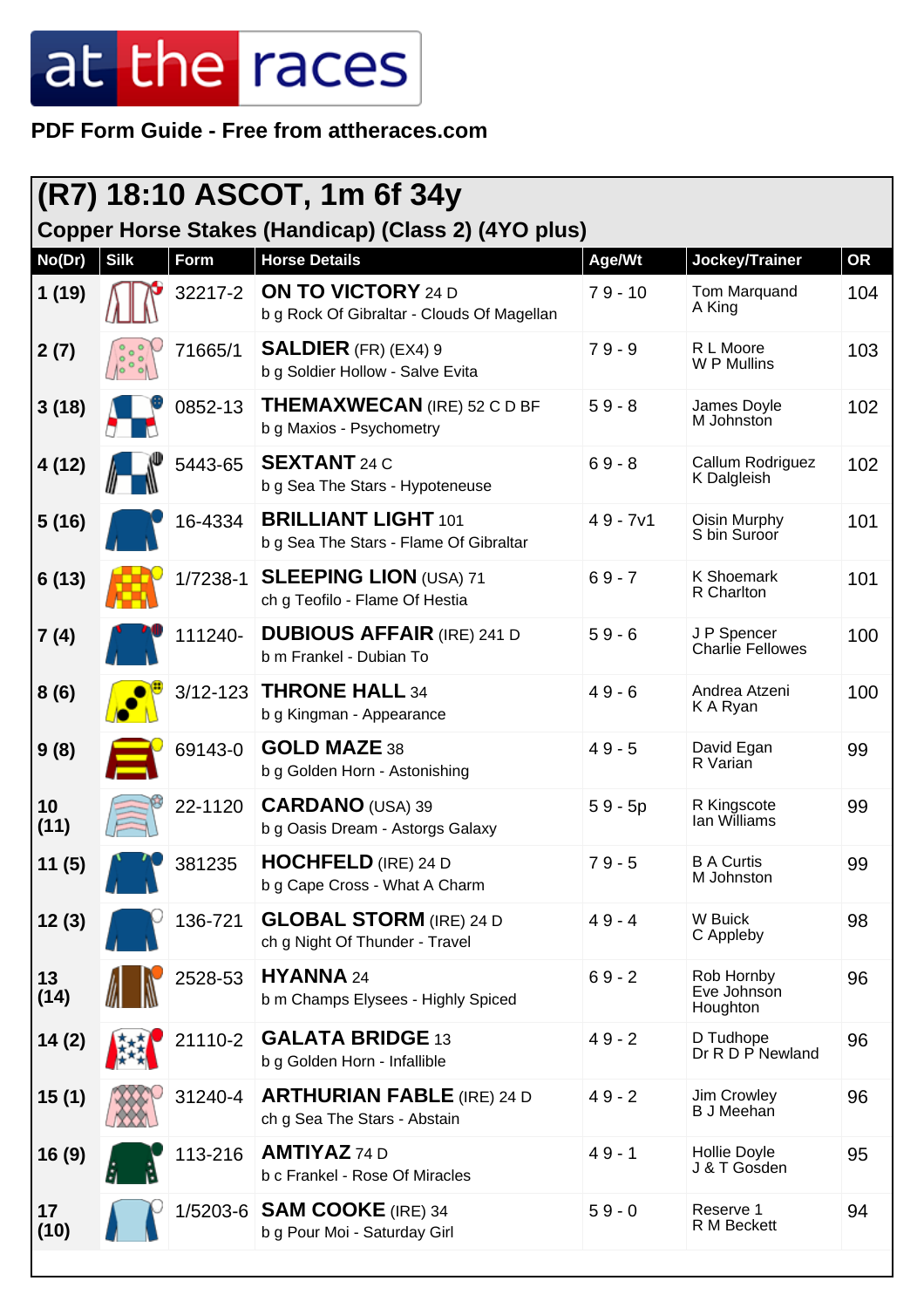| 18<br>(15) |  | 290-412 RAJINSKY (IRE) 24 D<br>b g Zoffany - Pink Moon      | $58 - 13$ | Reserve 2<br>Tom Dascombe | 93 |
|------------|--|-------------------------------------------------------------|-----------|---------------------------|----|
| 19<br>(17) |  | $15-2203$ <b>TAQAREER</b> (IRE) 13<br>b g Frankel - Bethrah | 48 - 12p1 | Reserve 3<br>J & T Gosden | 92 |

| at the races |  |  |
|--------------|--|--|
|              |  |  |

DOWNLOAD THE FREE APP TODAY

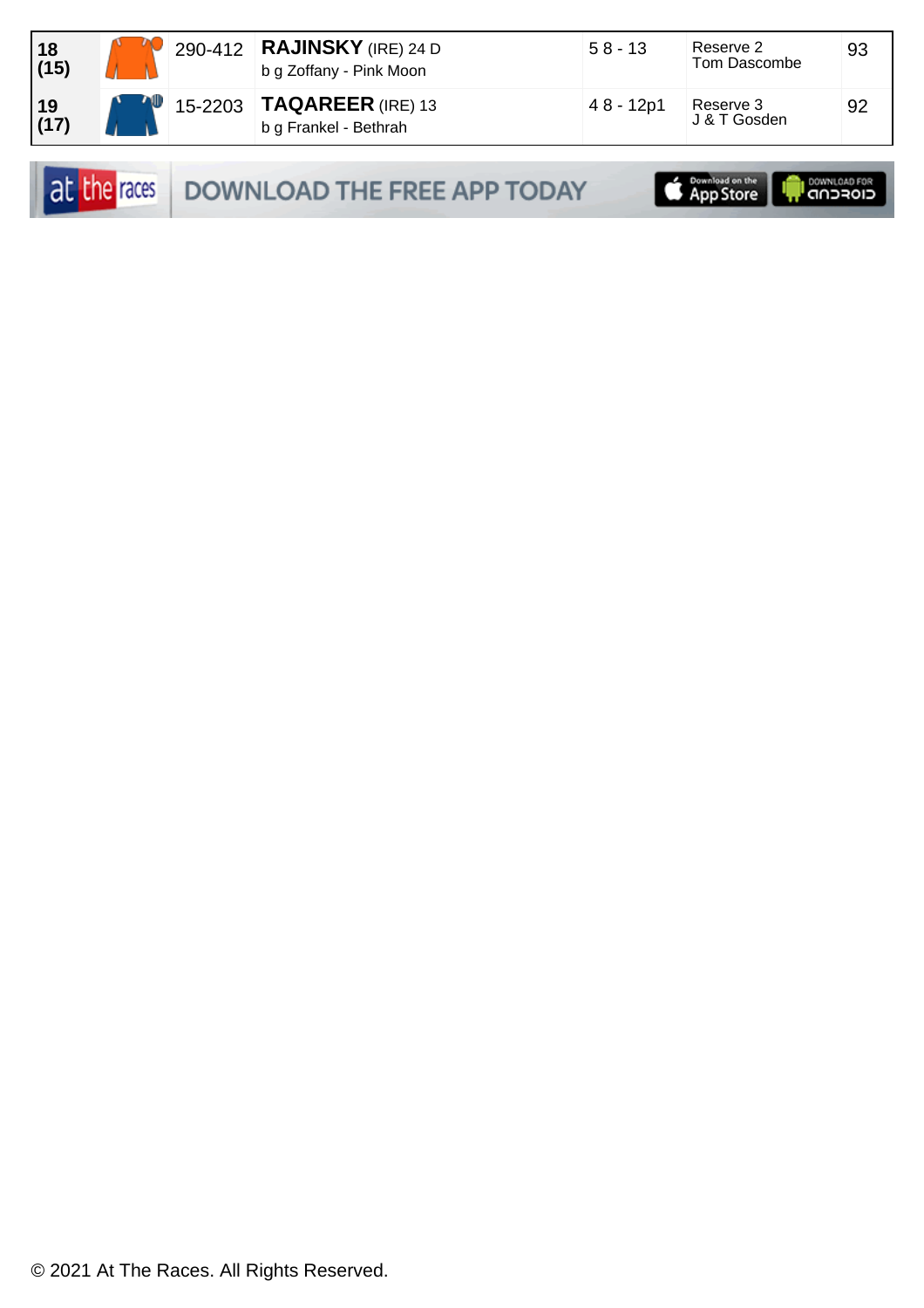**PDF Form Guide - Free from attheraces.com**

### **(R5) 18:30 SLIGO, 5f 170y**

**Rosses Point Caravan Park Beautiful Beaches Of Sligo Handicap (45-65) (Div 2)**

**(Class ) (3YO plus)**

| No(Dr) | <b>Silk</b> | <b>Form</b> | <b>Horse Details</b>                                                    | Age/Wt     | Jockey/Trainer                        | <b>OR</b> |
|--------|-------------|-------------|-------------------------------------------------------------------------|------------|---------------------------------------|-----------|
| 1(9)   |             | 601686      | <b>FIT FOR FUNCTION (GB) 3 D</b><br>b g Captain Gerrard - Victoria Peek | $810 - 2$  | <b>G</b> F Carroll<br>J G Murphy      | 61        |
| 2(3)   |             | 207644      | <b>CAESAR'S COMET 28 D</b><br>b g Acclamation - Star Now                | $710 - 1v$ | C D Hayes<br>J McAuley                | 60        |
| 3(4)   |             | 900906-     | <b>ON TICK 218</b><br>b g Epaulette - Vale Of Paris                     | $410 - 11$ | W T Byrne (7)<br>W J Martin           | 60        |
| 4(10)  | Å           | 9-57244     | <b>PRETTY SMART 18 D</b><br>b m Dandy Man - Silk City                   | $59 - 13h$ | D McMonagle (5)<br>P Martin           | 58        |
| 5(1)   |             | 58-9000     | <b>BUT YOU SAID 44</b><br>b f No Nay Never - San Macchia                | $49 - 11$  | J M Sheridan (5)<br>Denis Hogan       | 56        |
| 6(6)   |             | 293360      | PILLAR (GB) 18 D<br>b g Rock Of Gibraltar - Ceilidh House               | $89 - 11v$ | C J MacRedmond<br>(7)<br>À McGuinness | 56        |
| 7(2)   |             | 04-8501     | <b>DOLCE SICILY 44 CD</b><br>b f Epaulette - Alltherightmoves           | $49 - 8b$  | L F Roche<br>L Smyth                  | 53        |
| 8(5)   |             | 00009-0     | <b>DANI'S BOY 155</b><br>b g Arakan - Dani's Girl                       | $69 - 7t$  | M A Enright<br>J J Cullen             | 52        |
| 9(8)   |             | 7-30601     | <b>HANDS DOWN 44 CD</b><br>b f Mukhadram - Flurry Of Hands              | $49 - 4p$  | Wesley Joyce (10)<br>C Moore          | 49        |
| 10(7)  |             | 6989-95     | <b>CACTUS TREE 18</b><br>b m Camelot - Limetree Lady                    | $59 - 1b$  | M P Sheehy (5)<br>M C Grassick        | 46        |

at the races DOWNLOAD THE FREE APP TODAY **App Store I DOWNLOAD FOR**